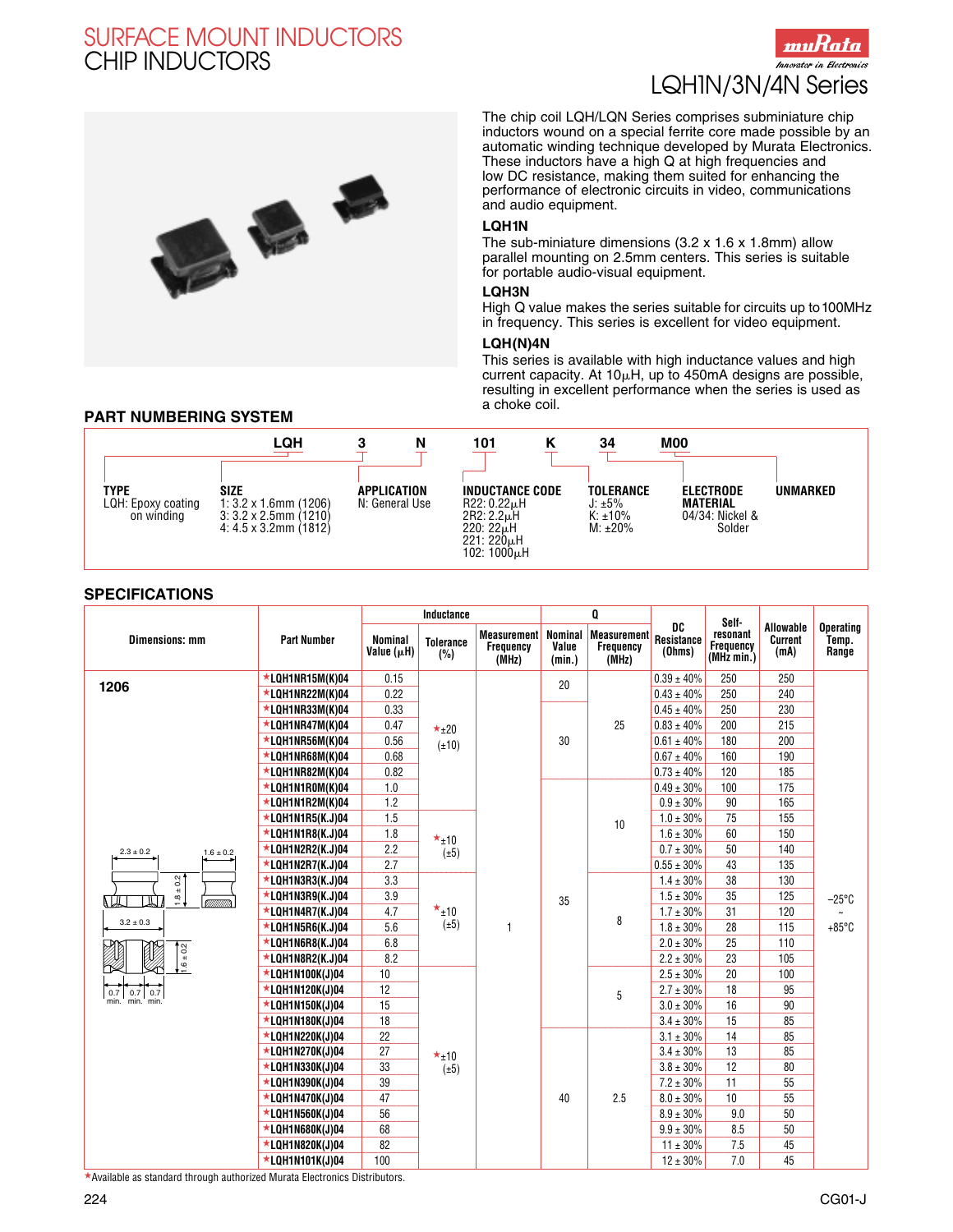

### **SPECIFICATIONS**

|                                | <b>Part Number</b> | Inductance            |                         |                                                 | Q                          |                                 | DC                           | Self-                                      |                                     |                                    |
|--------------------------------|--------------------|-----------------------|-------------------------|-------------------------------------------------|----------------------------|---------------------------------|------------------------------|--------------------------------------------|-------------------------------------|------------------------------------|
| <b>Dimensions: mm</b>          |                    | Nominal<br>Value (µH) | <b>Tolerance</b><br>(%) | <b>Measurement</b><br><b>Frequency</b><br>(MHz) | Nominal<br>Value<br>(min.) | <b>Measurement</b><br>Frequency | Resistance<br>(Ohms)<br>max. | resonant<br><b>Frequency</b><br>(MHz min.) | Allowable<br><b>Current</b><br>(mA) | <b>Operating</b><br>Temp.<br>Range |
|                                | *LQH3NR10M34       | 0.10                  |                         |                                                 |                            |                                 | 0.25                         | 200                                        | 700                                 |                                    |
| 1210                           | *LOH3NR18M34       | 0.18                  |                         |                                                 | 20                         |                                 | 0.25                         | 200                                        | 650                                 |                                    |
|                                | *LQH3NR27M34       | 0.27                  |                         |                                                 | 25                         | 25.2MHz                         | 0.25                         | 200                                        | 600                                 |                                    |
|                                | ★LQH3NR39M34       | 0.39                  |                         |                                                 |                            |                                 | 0.25                         | 200                                        | 530                                 |                                    |
|                                | ★LQH3NR56M34       | 0.56                  | $\star_{\pm 20}$        |                                                 | 30                         |                                 | 0.25                         | 160                                        | 530                                 |                                    |
|                                | ★LQH3NR68M34       | 0.68                  |                         |                                                 |                            |                                 | 0.25                         | 160                                        | 470                                 |                                    |
|                                | *LQH3NR82M34       | 0.82                  |                         |                                                 |                            |                                 | 0.25                         | 120                                        | 450                                 |                                    |
|                                | *LQH3N1R0M34       | 1.0                   |                         |                                                 |                            | 1MHz                            | 0.5                          | 100                                        | 445                                 |                                    |
|                                | *LQH3N1R2M34       | 1.2                   |                         |                                                 |                            |                                 | 0.6                          | 100                                        | 425                                 | $-25^{\circ}$ C<br>$+85^{\circ}$ C |
|                                | ★LQH3N1R5K(M)34    | 1.5                   |                         |                                                 |                            |                                 | 0.6                          | 75                                         | 400                                 |                                    |
|                                | *LQH3N1R8K(M)34    | 1.8                   |                         |                                                 |                            |                                 | 0.7                          | 60                                         | 390                                 |                                    |
|                                | *LQH3N2R2K(M)34    | 2.2                   |                         |                                                 |                            |                                 | 0.8                          | 50                                         | 370                                 |                                    |
|                                | *LQH3N2R7K(M)34    | 2.7                   |                         |                                                 | 20                         |                                 | 0.9                          | 43                                         | 320                                 |                                    |
|                                | *LQH3N3R3K(M)34    | 3.3                   | $(\pm 20)$              |                                                 |                            |                                 | 1.0                          | 38                                         | 300                                 |                                    |
| $2.5 \pm 0.2$<br>$2.5 \pm 0.2$ | ★LQH3N3R9K(M)34    | 3.9                   | $\star$ <sub>±10</sub>  |                                                 |                            |                                 | 1.1                          | 35                                         | 290                                 |                                    |
|                                | *LQH3N4R7K(M)34    | 4.7                   |                         |                                                 |                            |                                 | 1.2                          | 31                                         | 270                                 |                                    |
| $2.0 \pm 0.2$                  | *LQH3N5R6K(M)34    | 5.6                   |                         | $\mathbf{1}$                                    |                            |                                 | 1.3                          | 28                                         | 250                                 |                                    |
|                                | *LQH3N6R8K(M)34    | 6.8                   |                         |                                                 |                            |                                 | 1.5                          | 25                                         | 240                                 |                                    |
|                                | *LQH3N8R2K(M)34    | 8.2                   |                         |                                                 |                            |                                 | 1.6                          | 23                                         | 225                                 |                                    |
| $3.2\pm0.3$                    | *LQH3N100J(K)34    | 10                    |                         |                                                 | 35                         |                                 | 1.8                          | 20                                         | 190                                 |                                    |
|                                | ★LQH3N120J(K)34    | 12                    |                         |                                                 |                            |                                 | 2.0                          | 18                                         | 180                                 |                                    |
| $2.5 \pm 0.2$                  | *LQH3N150J(K)34    | 15                    |                         |                                                 |                            |                                 | 2.2                          | 16                                         | 170                                 |                                    |
|                                | ★LQH3N180J(K)34    | 18                    |                         |                                                 |                            |                                 | 2.5                          | 15                                         | 165                                 |                                    |
| $1.3$ 0.9<br>0.9 <sup>1</sup>  | *LQH3N220J(K)34    | 22                    |                         |                                                 |                            |                                 | 2.8                          | 14                                         | 150                                 |                                    |
| $\pm 0.3 \pm 0.2 \pm 0.3$      | *LQH3N270J(K)34    | 27                    |                         |                                                 |                            |                                 | 3.1                          | 13                                         | 125                                 |                                    |
|                                | *LQH3N330J(K)34    | 33                    |                         |                                                 |                            |                                 | 3.5                          | 12                                         | 115                                 |                                    |
|                                | ★LQH3N390J(K)34    | 39                    |                         |                                                 |                            |                                 | 3.9                          | 11                                         | 110                                 |                                    |
|                                | *LQH3N470J(K)34    | 47                    |                         |                                                 |                            |                                 | 4.3                          | 11                                         | 100                                 |                                    |
|                                | ★LQH3N560J(K)34    | 56                    |                         |                                                 |                            |                                 | 4.9                          | 10                                         | 85                                  |                                    |
|                                | *LQH3N680J(K)34    | 68                    | $(\pm 10)$              |                                                 |                            |                                 | 5.5                          | 9.0                                        | 80                                  |                                    |
|                                | ★LQH3N820J(K)34    | 82                    | $\star_{\pm 5}$         |                                                 |                            |                                 | 6.2                          | 8.5                                        | 70                                  |                                    |
|                                | ★LQH3N101J(K)34    | 100                   |                         |                                                 | 40                         |                                 | 7.0                          | 8.0                                        | 80                                  |                                    |
|                                | *LQH3N121J(K)34    | 120                   |                         |                                                 |                            |                                 | 8.0                          | 7.5                                        | 75                                  |                                    |
|                                | *LQH3N151J(K)34    | 150                   |                         |                                                 |                            |                                 | 9.3                          | 7.0                                        | 70                                  |                                    |
|                                | *LQH3N181J(K)34    | 180                   |                         |                                                 |                            |                                 | 10.2                         | 6.0                                        | 65                                  |                                    |
|                                | *LQH3N221J(K)34    | 220                   |                         |                                                 |                            | 796kHz                          | 11.8                         | 5.5                                        | 65                                  |                                    |
|                                | *LQH3N271J(K)34    | 270                   |                         |                                                 |                            |                                 | 12.5                         | 5.0                                        | 65                                  |                                    |
|                                | ★LQH3N331J(K)34    | 330                   |                         |                                                 |                            |                                 | 13.0                         | 5.0                                        | 65                                  |                                    |
|                                | *LQH3N391J(K)34    | 390                   |                         |                                                 |                            |                                 | 22.0                         | 5.0                                        | 50                                  |                                    |
|                                | ★LQH3N471J(K)34    | 470                   |                         | 1kHz                                            | 50                         |                                 | 25.0                         | 5.0                                        | 45                                  |                                    |
|                                | *LQH3N561J(K)34    | 560                   |                         |                                                 |                            |                                 | 28.0                         | 5.0                                        | 40                                  |                                    |

-Available as standard through authorized Murata Electronics Distributors.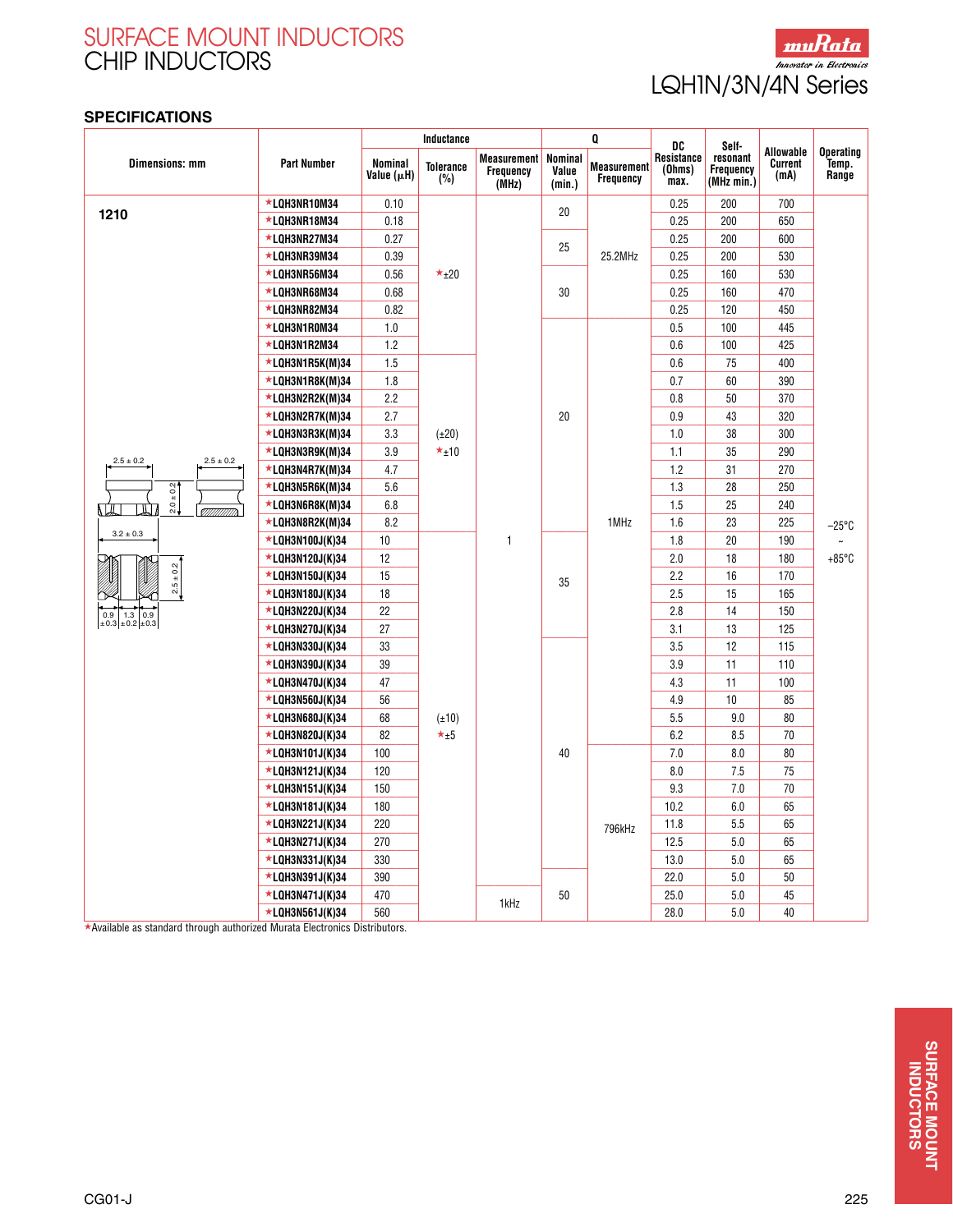

### **SPECIFICATIONS**

|                              | <b>Part Number</b> | Inductance            |                                        |                                 | Q                                 |                                        | DC                           | Self-                                      |                              |                                    |
|------------------------------|--------------------|-----------------------|----------------------------------------|---------------------------------|-----------------------------------|----------------------------------------|------------------------------|--------------------------------------------|------------------------------|------------------------------------|
| <b>Dimensions: mm</b>        |                    | Nominal<br>Value (µH) | <b>Tolerance</b><br>(%)                | Measurement<br><b>Frequency</b> | <b>Nominal</b><br>Value<br>(min.) | <b>Measurement</b><br><b>Frequency</b> | Resistance<br>(Ohms)<br>max. | resonant<br><b>Frequency</b><br>(MHz min.) | Allowable<br>Current<br>(mA) | <b>Operating</b><br>Temp.<br>Range |
|                              | LQH4N1R0M04        | 1.0                   |                                        |                                 |                                   |                                        |                              | 120                                        |                              |                                    |
| 1812                         | LQH4N1R2M04        | 1.2                   |                                        |                                 |                                   | 1MHz                                   | 0.20                         | 100                                        |                              |                                    |
|                              | LQH4N1R5M04        | 1.5                   |                                        |                                 | 20                                |                                        | 0.30                         | 85                                         |                              |                                    |
|                              | LQH4N1R8M04        | 1.8                   | $\star_{\pm 20}$                       |                                 |                                   |                                        |                              | 75                                         |                              |                                    |
|                              | LQH4N2R2M04        | 2.2                   |                                        |                                 |                                   |                                        |                              | 62                                         | 500                          |                                    |
|                              | LQH4N2R7M04        | 2.7                   |                                        |                                 |                                   |                                        | 0.32                         | 53                                         |                              |                                    |
|                              | LQH4N3R3M04        | 3.3                   |                                        |                                 |                                   |                                        | 0.35                         | 47                                         |                              |                                    |
|                              | LQH4N3R9M04        | 3.9                   |                                        |                                 |                                   |                                        | 0.38                         | 41                                         |                              |                                    |
|                              | LQH4N4R7M(K)04     | 4.7                   |                                        |                                 |                                   |                                        | 0.40                         | 38                                         | 450                          | $-25^{\circ}$ C<br>$+85^{\circ}$ C |
|                              | LQH4N5R6M(K)04     | 5.6                   | $\star$ <sub>±20</sub>                 |                                 |                                   |                                        | 0.47                         | 33                                         |                              |                                    |
|                              | LQH4N6R8M(K)04     | 6.8                   | $\star$ (±10)                          |                                 | 30                                |                                        | 0.50                         | 31                                         |                              |                                    |
|                              | LQH4N8R2M(K)04     | 8.2                   |                                        |                                 |                                   |                                        | 0.56                         | 27                                         |                              |                                    |
|                              | *LQH4N100K(J)04    | 10                    |                                        | 1MHz                            | 35                                |                                        | 0.56                         | 23                                         | 400                          |                                    |
|                              | *LQH4N120K(J)04    | 12                    |                                        |                                 |                                   |                                        | 0.62                         | 21                                         | 380                          |                                    |
|                              | *LQH4N150K(J)04    | 15                    |                                        |                                 |                                   |                                        | 0.73                         | 19                                         | 360                          |                                    |
|                              | *LQH4N180K(J)04    | 18                    |                                        |                                 |                                   |                                        | 0.82                         | 17                                         | 340                          |                                    |
| $3.6\pm0.2$<br>$3.2 \pm 0.2$ | *LQH4N220K(J)04    | 22                    |                                        |                                 |                                   |                                        | 0.94                         | 15                                         | 320                          |                                    |
|                              | *LQH4N270K(J)04    | 27                    |                                        |                                 |                                   |                                        | 1.1                          | 14                                         | 300                          |                                    |
| $2.6 \pm 0.2$                | *LQH4N330K(J)04    | 33                    | $\star$ <sub>±10</sub><br>$\star$ (±5) |                                 |                                   |                                        | 1.2                          | 12                                         | 270                          |                                    |
| <u>VIIIIIIIII</u> III        | *LQH4N390K(J)04    | 39                    |                                        |                                 |                                   |                                        | 1.4                          | 11                                         | 240                          |                                    |
| $4.5\pm0.3$<br>$3.2 \pm 0.2$ | *LQH4N470K(J)04    | 47                    |                                        |                                 |                                   |                                        | 1.5                          | 10                                         | 220                          |                                    |
|                              | ★LQH4N560K(J)04    | 56                    |                                        |                                 |                                   |                                        | 1.7                          | 9.3                                        | 200                          |                                    |
| $3.2 \pm 0.2$                | *LQH4N680K(J)04    | 68                    |                                        |                                 |                                   |                                        | 1.9                          | 8.4                                        | 180                          |                                    |
|                              | ★LQH4N820K(J)04    | 82                    |                                        |                                 |                                   |                                        | 2.2                          | 7.5                                        | 170                          |                                    |
| $1.0$ 1.0 1.0                | *LQH4N101K(J)04    | 100                   |                                        |                                 | 40                                | 796kHz                                 | 2.5                          | 6.8                                        | 160                          |                                    |
| min.<br>min.<br>min.         | *LQH4N121K(J)04    | 120                   |                                        |                                 |                                   |                                        | 3.0                          | 6.2                                        | 150                          |                                    |
|                              | *LQH4N151K(J)04    | 150                   |                                        |                                 |                                   |                                        | 3.7                          | 5.5                                        | 130                          |                                    |
|                              | *LQH4N181K(J)04    | 180                   |                                        |                                 |                                   |                                        | 4.5                          | 5.0                                        | 120                          |                                    |
|                              | *LQH4N221K(J)04    | 220                   |                                        |                                 |                                   |                                        | 5.4                          | 4.5                                        | 110                          |                                    |
|                              | *LQH4N271K(J)04    | 270                   |                                        |                                 |                                   |                                        | 6.8                          | 4.0                                        | 100                          |                                    |
|                              | *LQH4N331K(J)04    | 330                   |                                        |                                 |                                   |                                        | 8.2                          | 3.6                                        | 95                           |                                    |
|                              | *LQH4N391K(J)04    | 390                   |                                        |                                 |                                   |                                        | 9.7                          | 3.3                                        | 90                           |                                    |
|                              | *LQH4N471K(J)04    | 470                   |                                        |                                 |                                   |                                        | 11.8                         | 3.0                                        | 80                           |                                    |
|                              | *LQH4N561K(J)04    | 560                   |                                        |                                 |                                   |                                        | 14.5                         | 2.7                                        | 70                           |                                    |
|                              | *LQH4N681K(J)04    | 680                   |                                        |                                 |                                   |                                        | 17.0                         | 2.5                                        | 65                           |                                    |
|                              | *LQH4N821K(J)04    | 820                   |                                        |                                 |                                   |                                        | 20.5                         | 2.2                                        | 60                           |                                    |
|                              | *LQH4N102K(J)04    | 1000                  |                                        | 1kHz                            |                                   |                                        | 25.0                         | 2.0                                        | 50                           |                                    |
|                              | *LQH4N122K(J)04    | 1200                  |                                        |                                 |                                   |                                        | 30.0                         | 1.8                                        | 45                           |                                    |
|                              | *LQH4N152K(J)04    | 1500                  |                                        |                                 |                                   | 252kHz                                 | 37.0                         | 1.6                                        | 40                           |                                    |
|                              | ★LQN4N182K(J)04    | 1800                  |                                        |                                 |                                   |                                        | 45.0                         | 1.5                                        | 35                           |                                    |
|                              | *LQN4N222K(J)04    | 2200                  |                                        |                                 |                                   |                                        | 50.0                         | 1.3                                        | 30                           |                                    |

-Available as standard through authorized Murata Electronics Distributors.